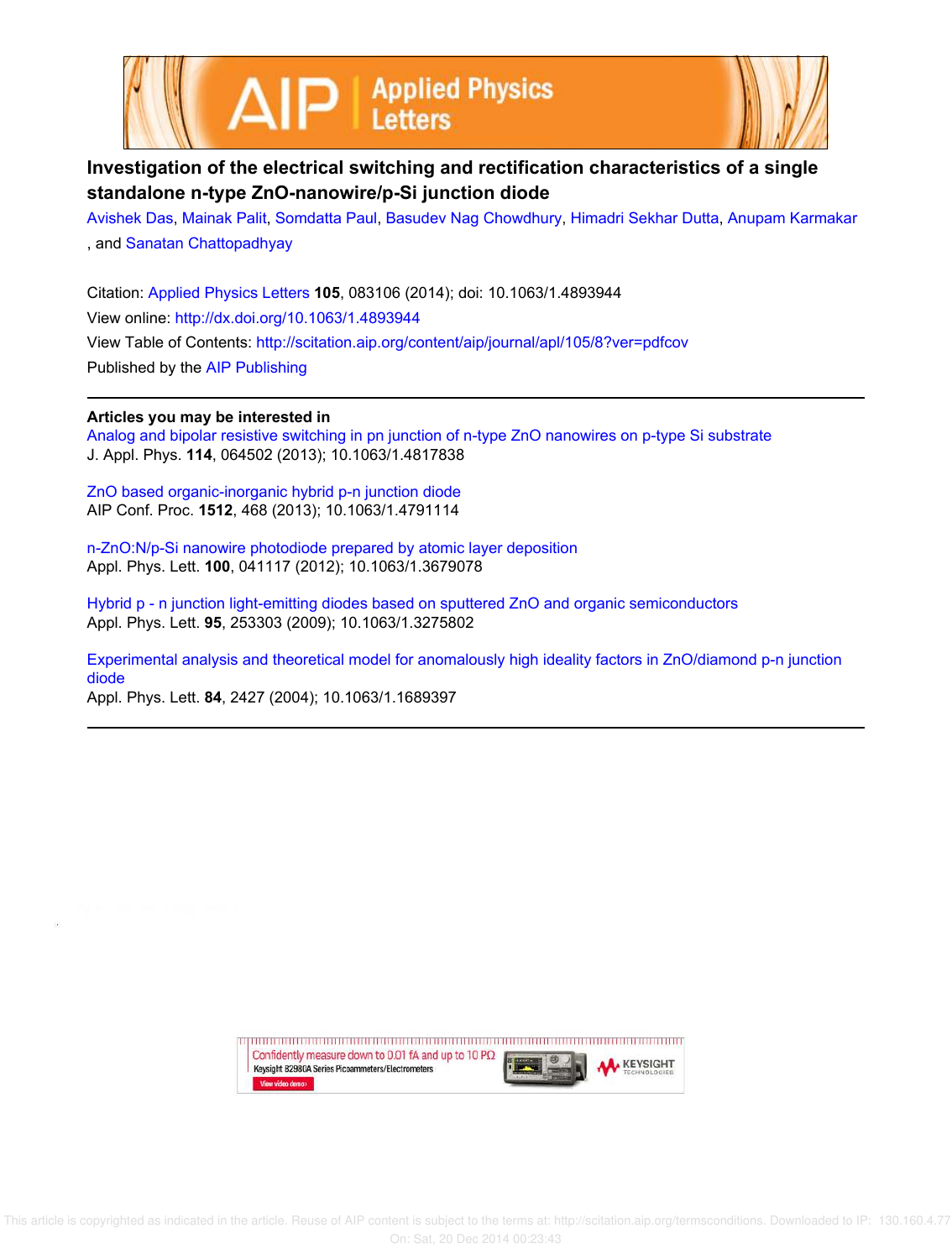

## Investigation of the electrical switching and rectification characteristics of a single standalone n-type ZnO-nanowire/p-Si junction diode

Avishek Das,<sup>1</sup> Mainak Palit,<sup>2</sup> Somdatta Paul,<sup>2</sup> Basudev Nag Chowdhury,<sup>2</sup> Himadri Sekhar Dutta,<sup>3</sup> Anupam Karmakar,<sup>1</sup> and Sanatan Chattopadhyay<sup>1,a)</sup>

 $1$ Department of Electronic Science, University of Calcutta, Kolkata 700009, India

 $^2$ Centre for Research in Nanoscience and Nanotechnology, University of Calcutta, Kolkata 700098, India  ${}^{3}$ Department of Electronics and Communication Engineering, Kalyani Government Engineering College, Kalyani 741235, India

(Received 16 June 2014; accepted 12 August 2014; published online 25 August 2014)

In this work, n-ZnO-nanowire/p-Si junction diodes have been fabricated and characterized both physically as well as electrically. The measurements are performed on a single standalone nanowire diode for the investigation of electrical transport through the nano-junction. The rectification properties of the single n-ZnO nanowire/p-Si diode have been studied for various input waveforms and frequencies. The diodes exhibit very promising rectification as well as switching behavior with no charge storage effect and consequently, a switching time as small as  $\sim$ 1 ms has been achieved. V<sup>C</sup> 2014 AIP Publishing LLC. [http://dx.doi.org/10.1063/1.4893944]

The zinc oxide (ZnO) nanostructures have attracted a great deal of interests from researchers around the globe due to its unique properties and versatile applications in the areas of transparent electronics, optoelectronics, piezoelectrics, chemical sensing, and spintronics devices. $1-5$  Different types of ZnO nanostructures including nanowires, nanotubes, nanobelts, nanopropellers, and nanocages $6-10$  have been studied. Among these, the nanowire structures are of particular interest due to their unique properties in terms of defined geometry, ability to create arrays, and potential to fabricate electronic devices such as diodes and transistors.<sup>11,12</sup> The large band gap energy (3.37 eV) and high excitonic binding energy (60 meV) of ZnO nanowires make them particularly suitable for UV laser and light-emitting diodes  $(LED).<sup>13,14</sup>$  Recently, Schottky diodes, fabricated using ZnO nanowires, have been demonstrated for chemical and UV light sensors.<sup>15–19</sup> Thus, the sustained progress of ZnO based nano-electronics research invites further investigation of both physical and electrical behavior of single nanowires for developing comprehensive understanding to bring such devices into circuit level applications.

Therefore, the development of ZnO-nanowire based elementary devices such as switches and rectifiers is very important for the fabrication of nano-electronic circuits and components. The control over fabrication and characterization of such elements on a single nanowire is crucial since such nanostructure circuit components are the integration of individual nanowire based devices. The excellent properties of ZnO nanowires can be exploited appropriately only when reliable and superior nano-devices are fabricated with such materials. In the present work, self assembled (002)-ZnO nanowires are grown by employing a cost effective approach on p-type (100)-silicon (Si) substrate. The grown nanowires are n-type in nature due to their intrinsic defects, originating from the oxygen vacancies and zinc interstitials. $20-22$ Therefore, the nanowires form p-n junctions at the interface

with p-Si substrate. The electrical characterization of such junction diodes is performed by measuring rectification and switching behavior of a single standalone nanowire using the standard pulse responses.

For the growth of ZnO nanowires, initially a ZnO seed layer was prepared by employing a sol-gel route where 5 mM Zinc Acetate Di-hydrate is dissolved in 50 ml of pure ethanol. The solution is stirred at 450 rpm for 5 min at room temperature, thereby, forming  $ZnO$  nanoparticles.<sup>23</sup> This solution is spin coated on a clean (100)-p-Si substrate at 500 rpm for 30 s and subsequently by 2000 rpm for another 30 s. After the preparation of seed layer, these samples are annealed at  $250^{\circ}$ C in Ar environment at 10 psi pressure for 30 min to remove the solvents. Equi-molar aqueous solutions of 0.1 M Zinc Nitrate Hexahydrate  $(Zn(NO<sub>3</sub>)<sub>2</sub>·6H<sub>2</sub>O)$  and Hexamethylenetetramine  $(C_6H_{12}N_4)$  are prepared using 50 ml of deionised (DI) water and mixed together in a beaker, where the sample with the seed layers were dipped vertically and stirred at 250 rpm. With increasing deposition time and temperature, the transparent solution turns out to be slightly whitish due to precipitation of ZnO which finally leads to heterogeneous reaction and deposition of ZnO on Si substrate. The solution becomes whiter after a 60 min of sustained stirring at  $80^{\circ}$ C and the deposition is performed for 120 min. The final temperature and pH level of the solution at this stage is measured to be  $90^{\circ}$ C and 5.3, respectively. Finally, the sample is rinsed in running DI water, followed by drying up in  $N_2$  ambient.

Surface morphology of the sample is characterized by using high resolution field emission scanning electron microscopy (FESEM) (Zeiss Auriga 39–63) technique. Fig. 1 represents the SEM micrographs of the grown ZnO nanowires on (100)-Si substrate. It is apparent from the SEM images that the grown nanowires acquire a hexagonal shape along c-axis plane. Along with the vertical ZnO hexagonal nanowires, some tipped-nanowires are also observed. The grown nanowires are highly aligned in vertical direction, a)Email: scelc@caluniv.ac.in confirming the c-axis oriented growth. Average thickness of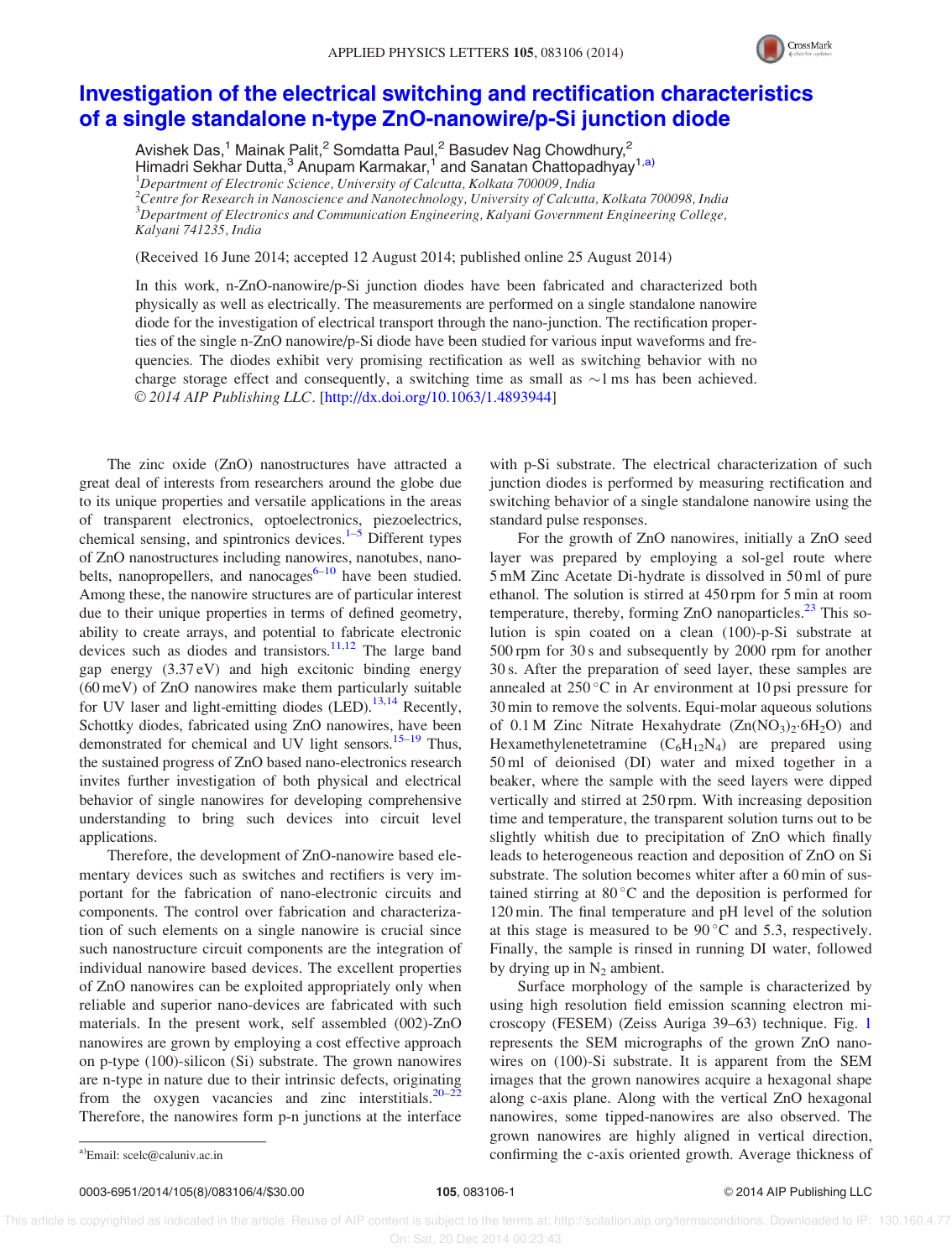EHT =  $7.00 \text{ kV}$ Signal A = InLens Date : 2 Jun 2014  $WD = 4.7$  mm  $Mag = 15.00 KX$ Time :16:02:12

FIG. 1. The FESEM image of the grown ZnO-nanowires on p-Si substrate. Image in the inset shows the ZnO hexagonal structures.

the grown nanowires is obtained to be  $\approx 150-250$  nm and the average height is  $\approx$ 1.5–1.8  $\mu$ m.

X-ray diffraction (XRD) pattern of the grown ZnO nanowires are plotted in Fig. 2 which confirms the formation of wurtzite ZnO nanostructures. The peaks in the graph correspond to crystalline ZnO with [100], [002], [101], and [102] planes at  $2\theta = 31.78^{\circ}$ ,  $34.42^{\circ}$ ,  $36.27^{\circ}$ , and  $47.55^{\circ}$ , respectively. $24$  The dominant peak from the sample is seen to appear from [002] plane, indicating highly oriented ZnO nanowire growth along c-axis.

The electrical characteristics of a single standalone n-ZnO-nanowire/p-Si diode have been measured using two tungsten (W) probe-tips attached to the Kleindiek micromanipulators (MM3A-EM) inside the FESEM chamber under high vacuum at a pressure of  $10^{-6}$  mbars. The manipulators were attached to a Keithley-2401 Source Measure Unit (SMU). During each run of the measurement, the electron beam was blanked to avoid any background source of current. Schematics of the experimental setup is shown in Fig.  $3(a)$  and the corresponding FESEM image is shown in Fig. 3(b). Electron affinity of ZnO and Si are 4.5 eV and 4.05 eV,



FIG. 3. (a). Schematics of the electrical measurement set up; (b) FESEM image of the tungsten (W) probe-tip in contact with a single standalone ZnOnanowire on p-Si substrate during the measurement. The corresponding schematic band alignment across the junction is also overlapped on the structure.

respectively, whereas the work function of tungsten (W) is  $4.5 \text{ eV},^{3,25}$  leading to the formation of good ohmic contacts with the n-ZnO-nanowire/p-Si system, as illustrated in the schematic band alignment depicted in Fig. 3(b).

The variation of current in both linear- and log-scale through the (002)-n-ZnO-nanowire/(100)-p-Si junction is plotted with applied bias in Fig. 4, which clearly shows the behavior of a p-n junction diode. The cut-in voltage of the diode is measured to be 8 V which apparently seems to be very high. However, such high cut-in voltage has also been reported in the literature.<sup>26,27</sup> The relatively high cut-in voltage is attributed first, to the wide band gap of ZnO that leads to create a large barrier for the holes of p-Si, and second, to the presence of oxygen vacancies which are principal donors in ZnO and move away from the junction at forward bias, $^{28}$ and therefore, require higher voltage for electrons to be drifted to Si. The ON-state power extracted by the single n-ZnO-nanowire/p-Si diode is estimated to be of the order of 1 mW. The diode ideality factor is obtained to be  $\sim$ 190 which anomalously higher than the conventional diodes. Such high value of ideality factor has also been found in the literature<sup>29</sup> which has been attributed to the recombination of carriers during multistep tunneling through the interface states at ZnO/Si heterojunction. Such recombination-tunneling current transport mechanism in a heterojunction is given by Riben-Feutch model $30,31$  as follows:



FIG. 2. Plot of the XRD pattern of ZnO nanowires. The dominant peak appearing from [002] orientation indicates the growth along c-axis or  $\langle 001 \rangle$ direction.



FIG. 4. Plots of the current-voltage characteristics of a single n-ZnO-nanowire/p-Si junction diode.

 This article is copyrighted as indicated in the article. Reuse of AIP content is subject to the terms at: http://scitation.aip.org/termsconditions. Downloaded to IP: 130.160.4.77 On: Sat, 20 Dec 2014 00:23:43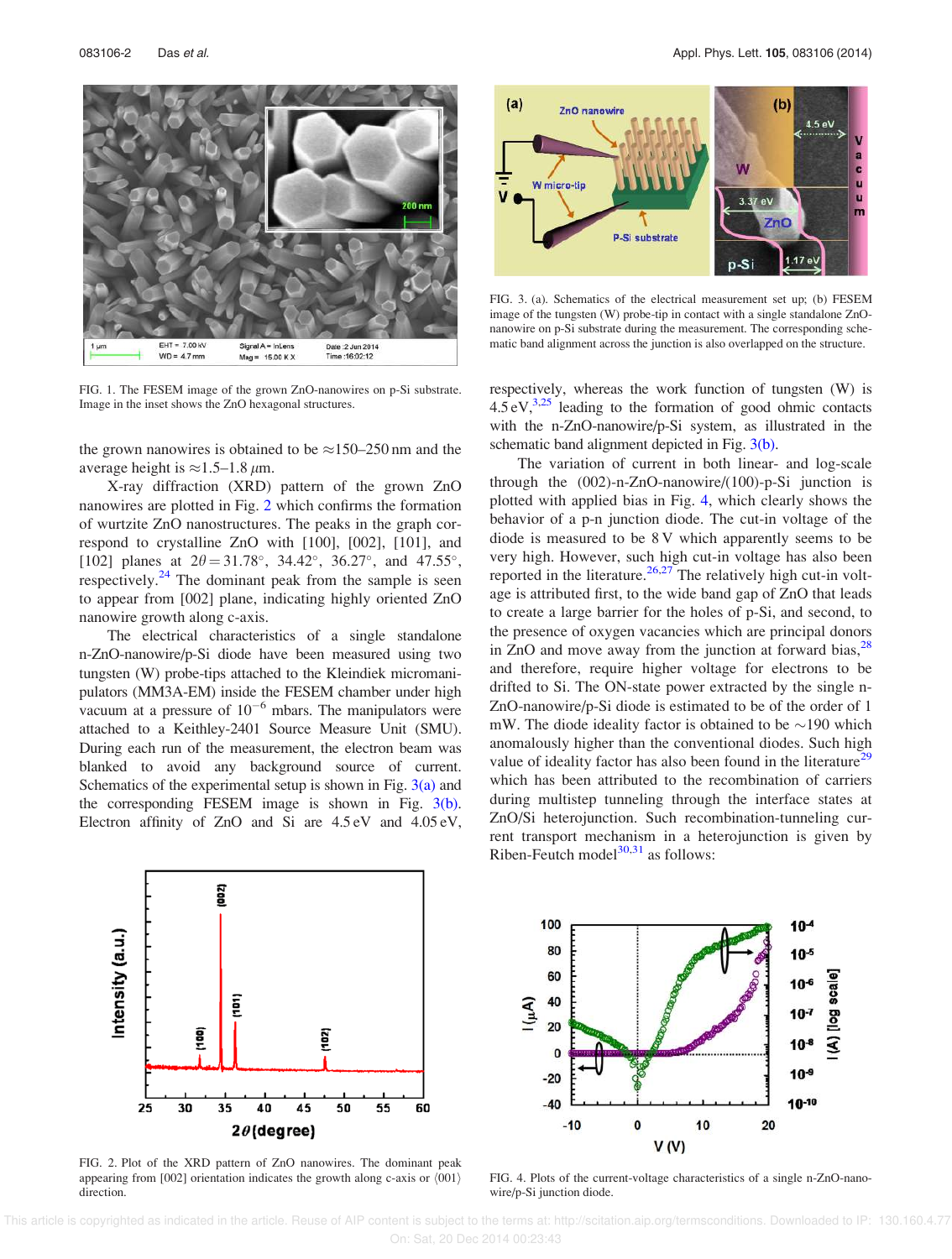$$
\eta = \left[\frac{kT}{q} \left[\frac{8\pi}{3h} \left\{\frac{m^* \varepsilon_s}{N_A}\right\}^{\frac{1}{2}}\right] \frac{N_D}{N_A + N_D}\right]^{-1},\,
$$

where q is the electronic charge, k is the Boltzmann's constant, T is the measurement temperature, h is Plank's constant,  $m^*$  is the effective mass of the carrier, and  $\varepsilon_s$  is the dielectric constant of ZnO, and  $N_A$ ,  $N_D$  are the acceptor and donor concentrations. The ideality factor is estimated to be 285 using the above expression where the doping values of  $N_A = 4.9 \times 10^{18} \text{ cm}^{-3}$  and  $N_D = 2.9 \times 10^{16} \text{ cm}^{-3}$  are obtained from the experiment. For the calculation of  $N_A$ and  $N_D$ , the mobility values for Si and ZnO are taken to be  $\mu_{p,Si} = 450 \text{ cm}^2/\text{V} - \text{s}$  and  $\mu_{n,ZnO} = 200 \text{ cm}^2/\text{V} - \text{s}$ ,<sup>32,33</sup> respectively. Thus, the calculated ideality factor is of similar order of that ( $\eta \sim 190$ ) obtained from I–V characteristics of the current device. Therefore, the results indicate that recombination-tunneling through interface states is the dominant factor for such deviation from the ideal behavior of the diode.

Figs.  $5(a)$ – $5(d)$  represent the electrical responses of the single n-ZnO-nanowire/p-Si diode to some of the standard input voltages such as sinusoidal, triangular, square, and sawtooth wave, respectively, at the frequencies 0.025 Hz, 1 Hz, and 10 Hz. It is to be noted that the electrical response of a conventional p-n junction diode to a sinusoidal voltage is assumed to be half-sine for positive half cycle and constant equal to the reverse saturation current for the negative part. However, the diode current is an exponential function of voltage and therefore the response of n-ZnO-nanowire/p-Si diode for positive half cycle is far from half-sine due to its relatively higher cut-in voltage and diode ideality factor. It is apparent from the pulse responses plotted in Fig. 5, especially Fig.  $5(c)$  that the device gets ON at a sharp jump with a delay of  $\sim$ 1 ms while the input voltage is triggered. Interestingly, no significant charge storage effect is seen and the diode behaves almost ideally as a switch. The sharp switching behavior is originated from its large barrier potential created at the junction that reduces the junction capacitance thereby lowering the delay, whereas the charge storage effect is



FIG. 5. Plots of output responses of the single n-ZnO-nanowire/p-Si diode in response to the standard pulses: (a) sinusoidal, (b) triangular, (c) square, and (d) saw-tooth at different frequencies.

 This article is copyrighted as indicated in the article. Reuse of AIP content is subject to the terms at: http://scitation.aip.org/termsconditions. Downloaded to IP: 130.160.4.77 On: Sat, 20 Dec 2014 00:23:43